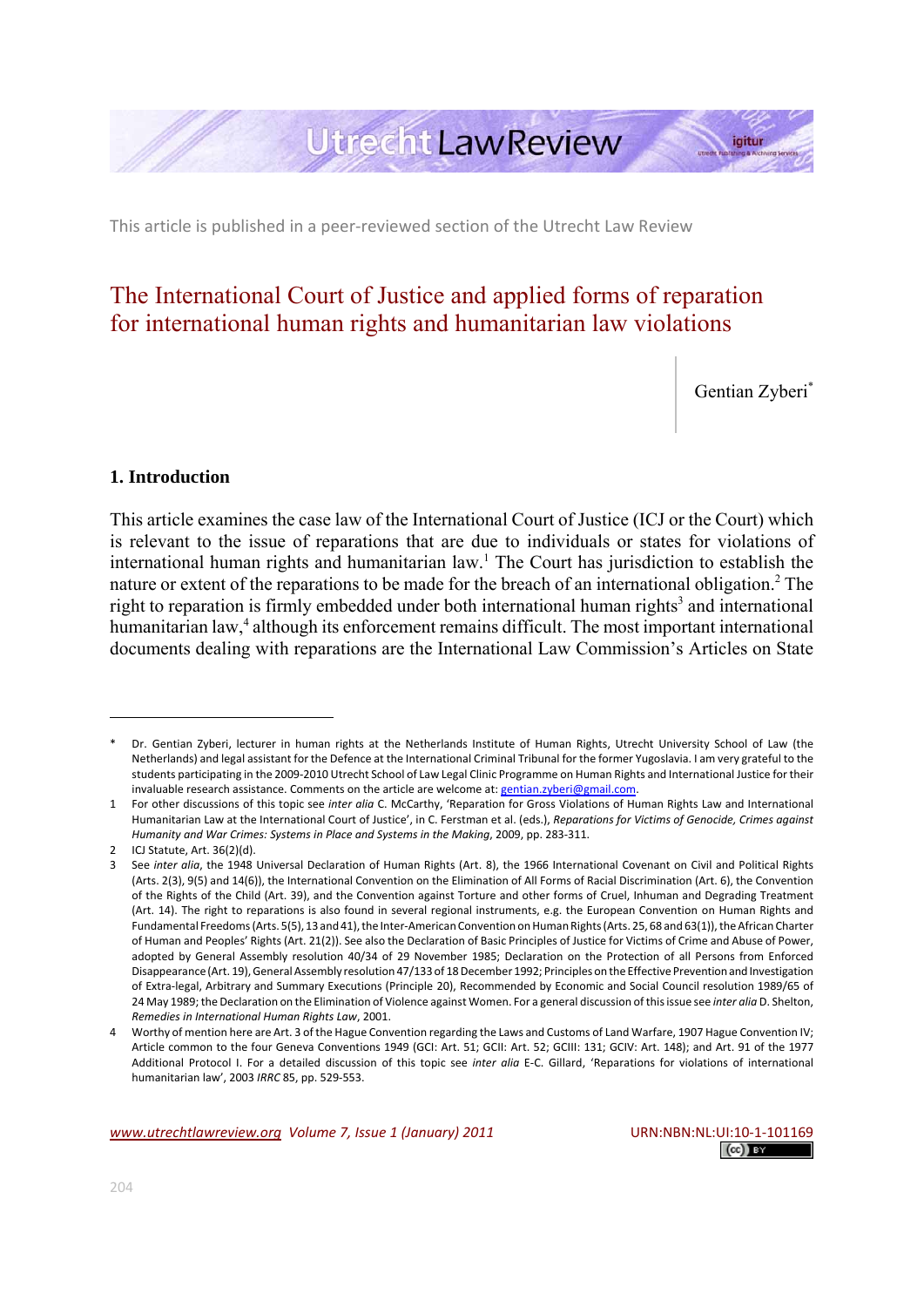Responsibility (ILC Articles),<sup>5</sup> which focus on state-to-state responsibility and the United Nations General Assembly Resolution 'The Basic Principles and Guidelines on the Right to a Remedy and Reparation for Victims of Gross Violations of International Human Rights Law and Serious Violations of International Humanitarian Law' (Basic Principles),<sup>6</sup> which has a general emphasis on state-to-individual responsibility. The ILC Articles list the following as forms of reparation: restitution, compensation and satisfaction, either singly or in combination,<sup>7</sup> whereas the Basic Principles Resolution lists five reparation types: compensation, rehabilitation, satisfaction and guarantees of non-repetition.<sup>8</sup> The distinctions between the forms of reparation indicated under these two documents are discussed before analyzing the relevant ICJ case law. For our purposes here, it is not necessary to answer first the question of who should be entitled to reparations, the state or the affected individual. That said, the ICJ settles inter-state disputes, which implies that, generally, reparations would be made from the violating state to the harmed state. It is then for that state to dispose of its obligation to provide a remedy for injuries incurred by its citizens or persons in its territory.

In cases that have come before it the Court has made ample use of the fundamental principle of reparation for wrongdoing at the international level. To appreciate the ICJ's position on reparations generally, reference should be made to a landmark decision by its predecessor, the Permanent Court of International Justice (PCIJ), namely the *Case Concerning the Factory at Chorzów* (the *Chorzów Factory* case), which defined the concept as:

 $'[t]$ he essential principle contained in the actual notion of an illegal act  $(...)$  is that reparation must, as far as possible, wipe out all the consequences of the illegal act and re-establish the situation which would, in all probability, have existed if that act had not been committed.'9

In choosing the appropriate type of reparation the Court seems to take a case-by-case approach. Thus, as identified in the *Avena* case, the notion of 'wip[ing] out all the consequences of the illegal act' is subject to variances 'depending upon the concrete circumstances surrounding each case and the precise nature and scope of the injury.'10

The case law of the ICJ on reparations confirms the bedrock principle of international law that the responsible state is under an obligation to make full reparation for the injury caused by the internationally wrongful act. However, a detailed analysis and a thorough discussion of reparation types and modalities are generally absent from ICJ decisions. If the Court is viewed as tending to adopt an arbitration and settlement approach to disputes between states rather than

<sup>5</sup> Chapter IV of the report of the International Law Commission on the work of its fifty-third session: Draft Articles on Responsibility of States *for Internationally Wrongful Acts, with commentaries,* Official Records of the General Assembly, Fifty‐sixth Session, Supplement No. 10 A/56/10 (2001) (ILC Articles).

<sup>6</sup> GA Res. 147, 21 March 2006, A/RES/60/147; 13 IHRR 907 (2006).

<sup>7</sup> Art. 34 of the ILC Articles, entitled 'Forms of reparation', states: 'Full reparation for the injury caused by the internationally wrongful act shall take the form of restitution, compensation and satisfaction, either singly or in combination (...)'. For a discussion of reparations under the ILC Articles see *inter alia* D. Shelton, 'Righting Wrongs: Reparations in the Articles on State Responsibility', 2002 American Journal of International Law 96, pp. 833‐856.

<sup>8</sup> Paragraph 18 of the Basic Principles Resolution states: 'In accordance with domestic law and international law, and taking account of individual circumstances, victims of gross violations of international human rightslaw and serious violations of international humanitarian law should, as appropriate and proportional to the gravity of the violation and the circumstances of each case, be provided with full and effective reparation, as laid out in principles 19 to 23, which include the following forms: restitution, compensation, rehabilitation, satisfaction and guarantees of non‐repetition.'

<sup>9</sup> *Case Concerning the Factory at Chorzow*, Merits, Judgment No. 13, 13 September 1928, P.C.I.J. Series A No. 17, p. 47.

<sup>10</sup> Case Concerning Avena and Other Mexican Nationals (Mexico v. United States of America), (Judgment), ICJ Reports 2004, p. 59, Para 119. (*Avena Case*).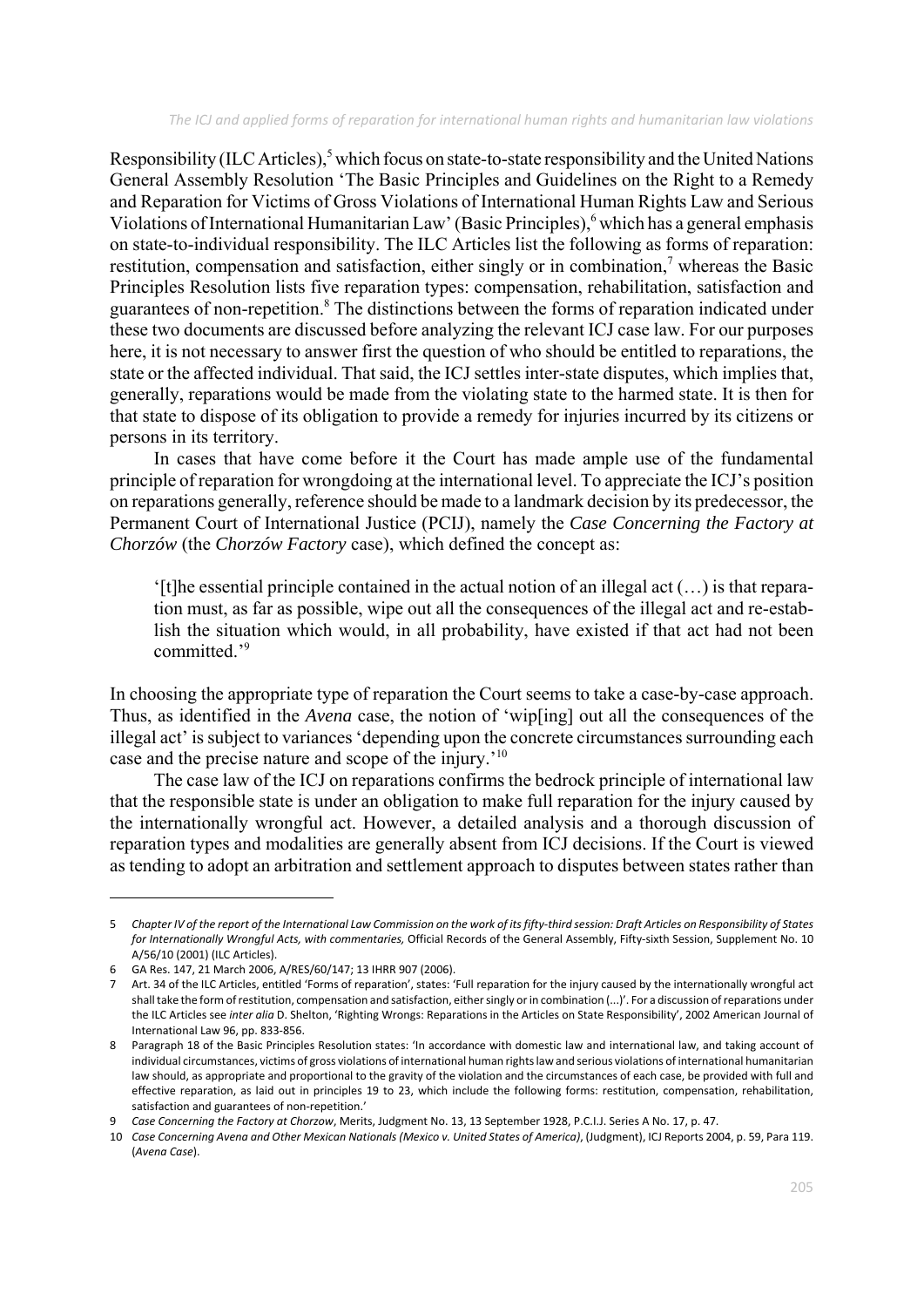a strictly adjudicative approach, $<sup>11</sup>$  it is not surprising that it has chosen not to detail reparation</sup> issues and generally to leave the details of the remedial measures to the states concerned.

This article will focus on the ICJ decisions that address not only state reparations, but also reparations owed to natural and legal persons. The most recent case which hinges on the issue of whether jurisdictional state immunity can serve as a barrier to individual claims for reparation concerning international humanitarian law violations highlights the legal complexity and the increasing occurrence of requests combining state reparations and individual reparations.<sup>12</sup> The article is divided according to the four types of reparations applied in those decisions, notably restitution, compensation, satisfaction and guarantees of non-repetition. While, as mentioned above, those decisions provide a limited discussion on the implementation mechanism or modalities of reparations, the emphasis on the obligation to make full reparations for injuries, whether material or moral, caused by the internationally wrongful acts of a state is present in each of them.

## **2. Restitution**

The objective of restitution in the ILC Articles is 'to re-establish the situation which existed before the wrongful act was committed.'13 Hence, as noted in the Commentary to the ILC Articles, restitution is the first form of reparation that is always considered.<sup>14</sup> In the Basic Principles, restitution refers to either the return of property or the restoration of fundamental rights, and is qualified to apply whenever possible. The PCIJ has held that the first step in reparation was '[r]estitution in kind.'15 When such reparation is impossible, then compensation for losses and damages is the next appropriate reparation.<sup>16</sup> The ICJ has applied the principles of restitution to individual victims, with respect to the return of property as well as to the restoration of fundamental rights. Often, especially in cases of violations of human rights and humanitarian law, restitution might be neither easy, nor feasible.

#### *2.1. Return of property*

In the *Wall* advisory opinion, the Court considered that the construction of a wall in the Occupied Palestinian Territory by the Israeli government violated the latter's obligations under international law and was not justified by security concerns.17 Although the Court has usually focused on state-to-state responsibility, this seminal advisory opinion indicated state-to-individual reparations.18 The ICJ held that Israel's construction of the wall resulted in the destruction of homes, businesses and agricultural land, thereby obliging Israel to 'make reparation for the

<sup>11</sup> McCarthy, supra note 1, p 284.

<sup>12</sup> See Germany's Application instituting proceedings in the *Jurisdictional Immunities of the State* case (*Germany v. Italy*), (*Application*), available at <http://www.icj-cij.org/docket/files/143/14923.pdf>, Italy's counter-claim at <http://www.icj-cij.org/docket/files/143/ 16017.pdf>, and the Court's Order on the counter-claim at <http://www.icj-cij.org/docket/files/143/16027.pdf> (last accessed 7 January 2011).

<sup>13</sup> ILC Articles, Art. 35, p. 96: 'A State responsible for an internationally wrongful act is under an obligation to make restitution, that is, to re-establish the situation which existed before the wrongful act was committed, provided and to the extent that restitution: (a) is not materially impossible;

<sup>(</sup>b) does not involve a burden out of all proportion to the benefit deriving from restitution instead of compensation.'

<sup>14</sup> ILC Articles, Commentary to Art. 35, p. 96, Para. 1.

<sup>15</sup> Ibid.

<sup>16</sup> Ibid.

<sup>17</sup> Legal Consequences of the Construction of a Wall in the Occupied Palestinian Territory, (Advisory Opinion), ICJ Reports 2004, pp.181-194, Paras.114‐137 (*Wall*).

<sup>18</sup> Ibid., pp.197‐198, Paras.147‐153.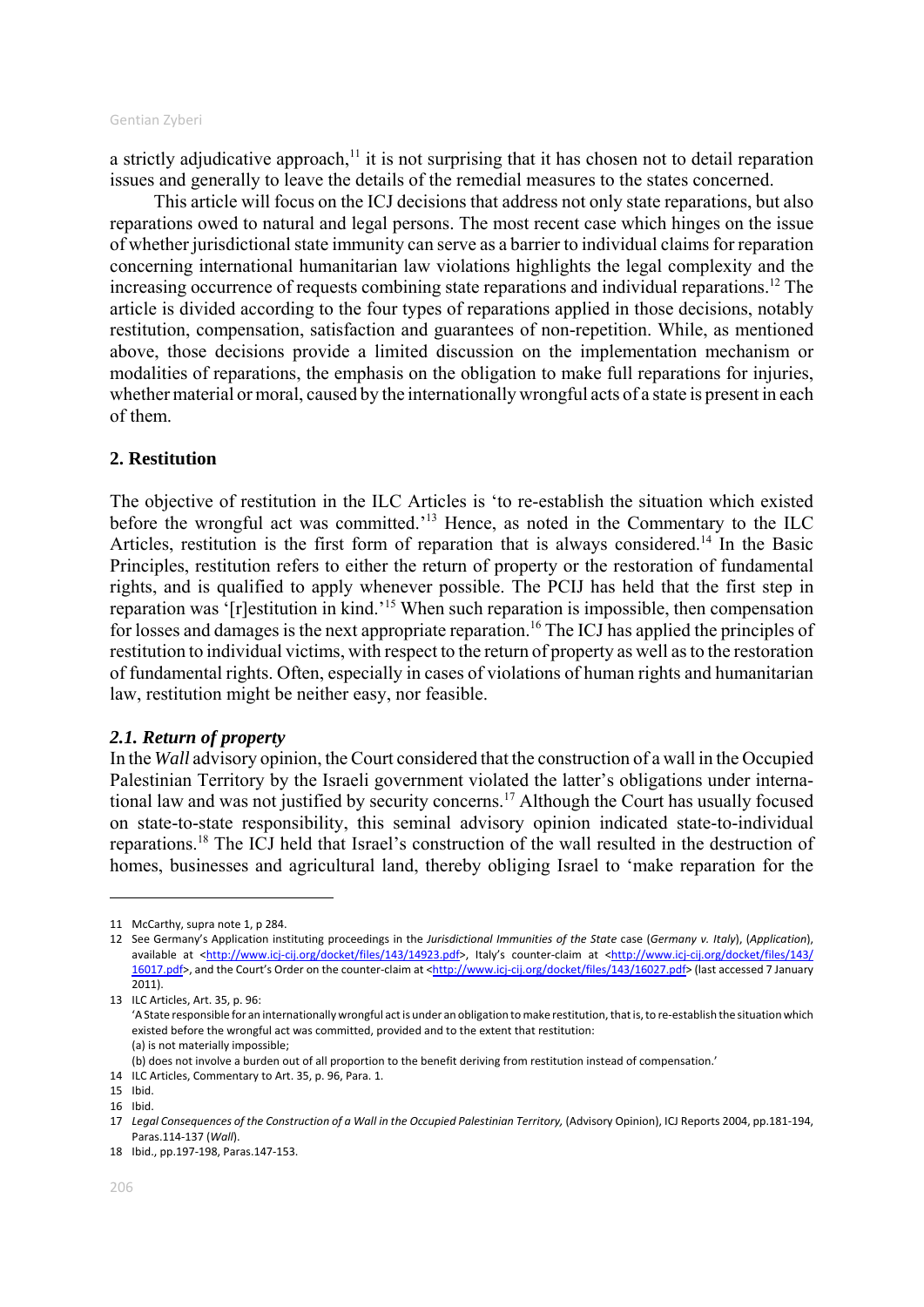damage caused to all the natural or legal persons concerned.'19 Applying the reparation principle from the *Chorzów Factory* case to the concept of individual reparations, the Court observed that Israel is 'under the obligation to return the land, orchards, olive grove and other immovable property seized from any natural or legal person' during the construction of the wall.<sup>20</sup> This advisory opinion introduced, for the first time in the case law of the ICJ, the right to individual reparations for violations of international human rights and international humanitarian law and the primary importance of the return of individual property in relation to those violations.

In the *Armed Activities* case the Court found that reparations were due to the Democratic Republic of the Congo (DRC) for all damages caused by Uganda's violations of its international legal obligations, through the 'illegal use of force, violation of sovereignty and territorial integrity, violations of international human rights law and of international humanitarian law, looting, plunder and exploitation of the DRC's natural resources.<sup>221</sup> Given the nature and gravity of the violations, the Court considered that 'those acts resulted in injury to the DRC and to persons on its territory' imposing upon Uganda an obligation to make reparations accordingly.22 In reaching that conclusion, the Court relied generally on its previous decisions, including the *Chorzów Factory* case, for the proposition that 'it is well established in general international law that a State which bears responsibility for an internationally wrongful act is under an obligation to make full reparation for the injury caused by that act.<sup>23</sup> The Court remains seized of this case and will hold reparations hearings, if the parties fail to reach an agreement on reparations.<sup>24</sup>

The judgment in the *Armed Activities* case appears to reaffirm two important principles concerning international obligations for reparations. First, following a similar approach as the *Wall* advisory opinion the judgment recognized that injury had been caused to the DRC and to persons on its territory. Thus, even though settling an inter-state dispute, by acknowledging the responsibility of Uganda for injuries suffered by persons in the DRC, the Court implicitly seems to acknowledge the obligation to repair that harm accordingly. Therefore, arguably the DRC has the right to request individual reparations on behalf of its citizens who were wronged by Uganda's conduct. Following the principles established in the *Chorzów Factory* case, this would include the return of property to individuals for a specific category of international law violations such as the looting and plundering of private property, and so on. Second, the legal proceedings on reparations at the ICJ are separate from those on the merits, eventually requiring an independent hearing when the parties fail to agree on the amount of reparations.<sup>25</sup> Such a process may require extensive hearings and evidence, and would allow the DRC to 'demonstrate and prove the exact injury that was suffered as a result of the specific actions of Uganda constituting internationally wrongful acts for which it is responsible.<sup>26</sup> From a practical perspective, however, that is a process fraught with difficulties, since the more time passes by the more difficult it becomes to assess and determine the injury suffered with a satisfactory degree of certainty for both parties.

<sup>19</sup> Ibid., pp. 198, Para. 152.

<sup>20</sup> Ibid., pp. 198, Paras.152‐153.

<sup>21</sup> Case Concerning Armed Activities Case in the Territory of the Congo (Democratic Republic of Congo v. Uganda), (Judgment), ICJ Reports 2005, p. 82, Para. 259 (*Armed Activities* case).

<sup>22</sup> Ibid.

<sup>23</sup> Ibid.

<sup>24</sup> Ibid., Paras. 260‐61.

<sup>25</sup> Case Concerning Military and Paramilitary Activities in and against Nicaragua (Nicaragua v. United States of America), (Merits), ICJ Reports 1986, p. 149, Para. 292 (12) (*Nicaragua* case).

<sup>26</sup> *Armed Activities* case*,* p. 82, Paras. 260‐61.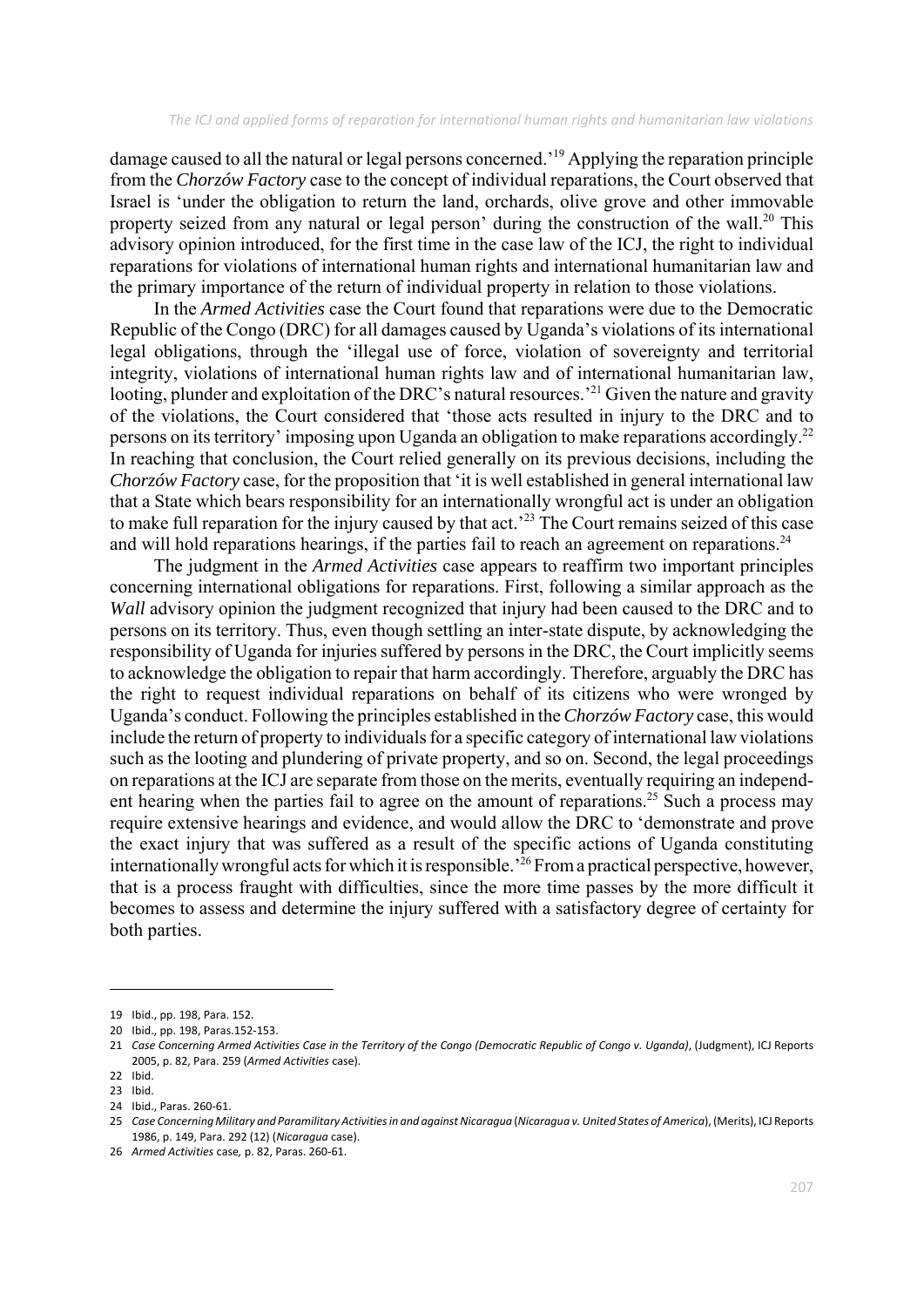## *2.2. Restoration of fundamental rights*

Examining cases involving individual rights violations more generally, besides those specifically concerned with violations of international human rights and humanitarian law, helps in appreciating the restoration of fundamental rights as a remedy at the ICJ. The ICJ has dealt with many cases involving questions closely concerning the rights of individuals.<sup>27</sup> As the Court expressly stated, 'The mere fact that it is not the rights of States which are in issue in the proceedings cannot suffice to deprive the Court of a competence expressly conferred on it by its Statute.'28 Thus, when the United States breached its obligation to notify foreign national criminal detainees of their rights under the Vienna Convention on Consular Relations, the proper form of reparation according to the Court was to allow the review and reconsideration of their convictions and sentences by taking into account the violation of the rights set forth in that Convention.<sup>29</sup> While not specifically termed 'restitution', the restoration of fundamental rights embodies that concept, in trying to 'wipe out' any aspect of the conviction or sentence that was tainted by the failure to provide for consular notification rights, through proper review and reconsideration.

Another example of restitution as the restoration of rights is provided in the *Tehran Hostages Case*. In that case the Court issued an order to terminate the unlawful detention of US nationals held in Iran by releasing them to the US authorities and ensuring their safe transport from Iranian territory in accordance with their rights under the Vienna Convention on Diplomatic Relations.30 For ongoing violations, in this case involving prolonged illegal detention, there is a substantial overlap in a Court decision between restoring fundamental rights and ordering a cessation of the violation. The restoration of fundamental rights under the Basic Principles is included under restitution and the cessation of a violation is considered to be a form of satisfaction, whereas in the ILC Articles cessation and non-repetition stand on their own and are considered as the first requirement in eliminating the consequences of wrongful conduct before moving on to restitution as a form of reparation. Evidently, there is a considerable conceptual difference between the two sets of legal frameworks proposed under these instruments.

Turning more specifically to the context of international human rights and international humanitarian law violations, in the *Wall* advisory opinion the Court also considered the restoration of fundamental rights. The observations were brief and without explicit discussion, but first and foremost they acknowledged Israel's obligation to 'respect the right of the Palestinian people to self-determination and its obligations under international humanitarian law and international human rights.'31 More specifically, the Court recognized Israel's obligation to 'ensure freedom of access to the Holy Places that came under its control following the 1967 War.'32 That obligation is likely reflected in the concept of restitution contained in the Basic Principles and Guidelines as including the restoration of 'enjoyment of human rights.'<sup>33</sup> Indeed, the ICJ noted Israel's breach of the guarantees of freedom of movement under Article 12 of the International Covenant

<sup>27</sup> See inter alia G. Zyberi, The Humanitarian Face of the International Court of Justice: Its Contribution to Interpreting and Developing *International Human Rights and Humanitarian Law Rules and Principles*, 2008, pp. 65‐258.

<sup>28</sup> *ApplicationforReviewofJudgementNo. 158 oftheUnitedNationsAdministrative Tribunal*,(AdvisoryOpinion), ICJReports 1973,pp. 171‐72, Para. 14.

<sup>29</sup> *Armed Activities* case, p. 59‐60, Paras.120‐121.

<sup>30</sup> Case Concerning United States Diplomatic and Consular Staff in Tehran (United States of America v. Iran), (Merits), ICJ Reports 1980, pp. 44‐45, Para. 95 (*Tehran Hostages* case).

<sup>31</sup> *Wall*, p. 197, Para. 149.

<sup>32</sup> Ibid.

<sup>33</sup> Basic Principles and Guidelines on the Right to a Remedy and Reparations Violations of International Human Rights Law and Serious *Violations of International Humanitarian Law*, GA Res. 147, 21 March 2006, A/RES/60/147; 13 IHRR 907 (2006), Annex, Para. 19.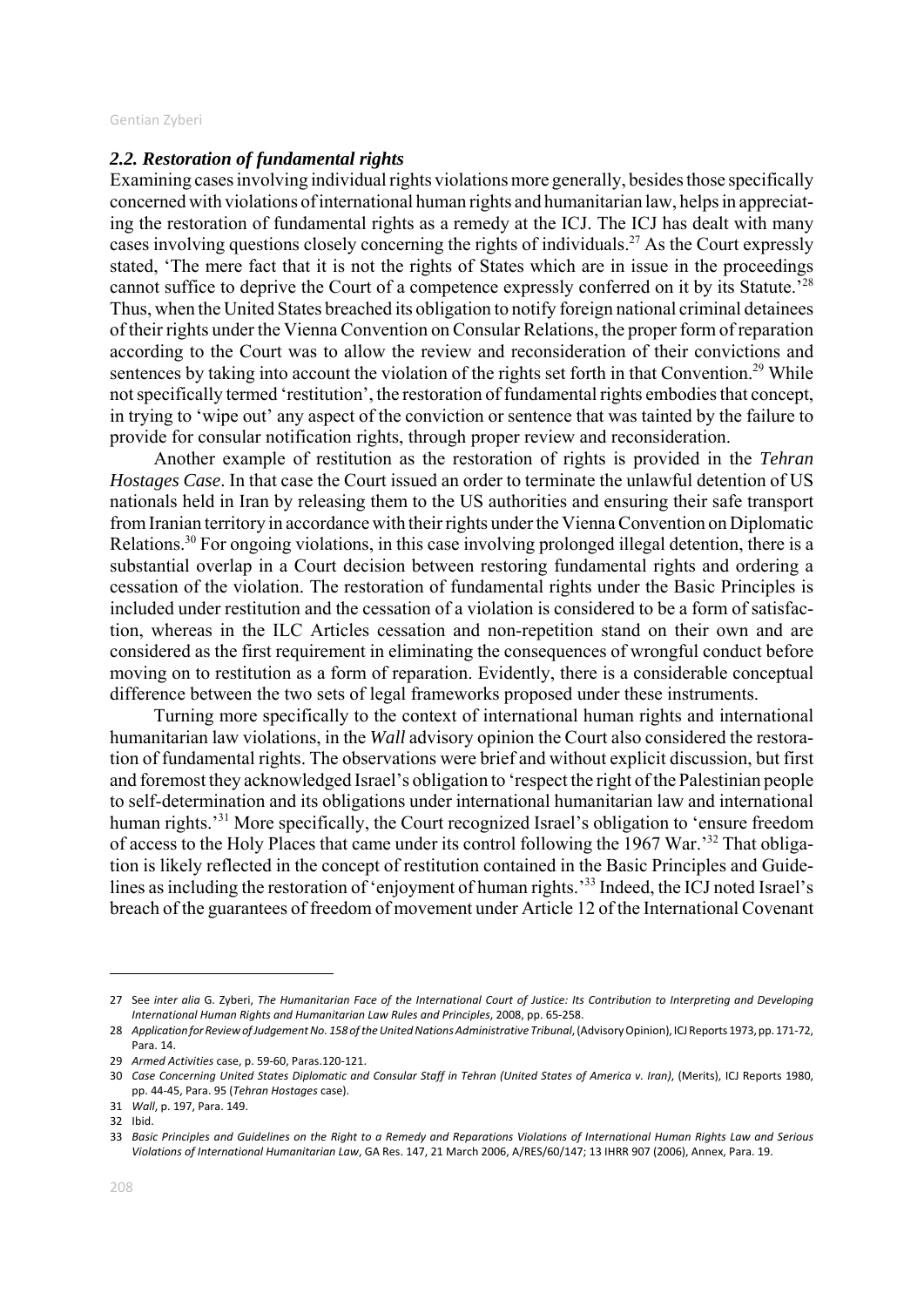on Civil and Political Rights as well as the specific guarantees of access to Christian, Muslim and Jewish Holy Places in various treaties, including more recent ones signed by Israel.<sup>34</sup>

The ICJ considers restitution as its primary form of reparation and applies it through the return of property or the restoration of rights, depending upon the circumstances of the case before it. As noted above, the concept of restoration of rights at the ICJ remains in need of further development.

#### **3. Compensation**

Under the Basic Principles compensation is geared towards economically assessable damage and it must be proportional to the gravity of the violation and the circumstances of each case.<sup>35</sup> This document provides a non-exhaustive list of compensatory examples which can be divided into material and non-material damages. Compensation is strictly aimed at repairing the damage incurred by the injured party. The Commentary to the ILC Articles emphasizes that compensation is not punitive in nature; its function is to address the actual losses incurred as a result of an internationally wrongful act.<sup>36</sup> It is the form of reparation that is considered when restitution is impossible or impractical, or does not fully repair the injured party.37 Under the ILC Articles compensation is similarly limited to 'financially assessable damage.'38 This form of reparation is the most commonly used in international practice.

Material damages refer back to losses of or damage to property that, for reasons of impossibility, cannot be repaired through restitution. Additionally, compensation also covers other readily quantifiable material damages, such as the costs incurred for legal, medical or other associated services, lost opportunities for employment, education or other social services, lost earnings and earning potential. While the Basic Principles include a reference to moral damages in addition to material damages, the qualification 'financially assessable' under the ILC Articles is intended to exclude compensation for what is sometimes referred to as 'moral damage' to a state, that is the affront or injury caused by a violation of rights not associated with actual damage to property or persons.<sup>39</sup> That is the subject-matter of satisfaction, and has been treated as such by the ICJ thus far. Obviously, it is not easy to economically assess concepts such as 'pain and suffering' and the Court has not engaged in the exercise of economically quantifying moral damages suffered by the victims of human rights and humanitarian law violations, even by awarding a symbolic amount of compensation.

In the landmark *Chorzów Factory* case compensation is the alternative to *restituto in integrum* in cases where that latter, preferred form of reparation, is impossible:

'Restitution in kind, or, if this is not possible, payment of a sum corresponding to the value which a restitution in kind would bear; the award, if need be, of damages of loss sustained which would not be covered by restitution in kind or payment in place of it – such are the

<sup>34</sup> *Wall*, pp. 188‐189, Para. 129.

<sup>35</sup> GA Res. 147, 21 March 2006, A/RES/60/147, Annex, Para. 20.

<sup>36</sup> See especially the ILC Articles, Commentary to Art. 36 at p. 99, Para. 4.

<sup>37</sup> ILC Articles, Art. 36, p. 98:

<sup>&#</sup>x27;1. The State responsible for an internationally wrongful act is under an obligation to compensate for the damage caused thereby, insofar as such damage is not made good by restitution.

<sup>2.</sup> The compensation shall cover any financially assessable damage including loss of profits insofar as it is established.'

<sup>38</sup> ILC Articles, Commentary to Art. 36, pp. 98‐99, Para. 1. 39 ILC Articles, Commentary to Art. 36 at p. 99, Para. 1.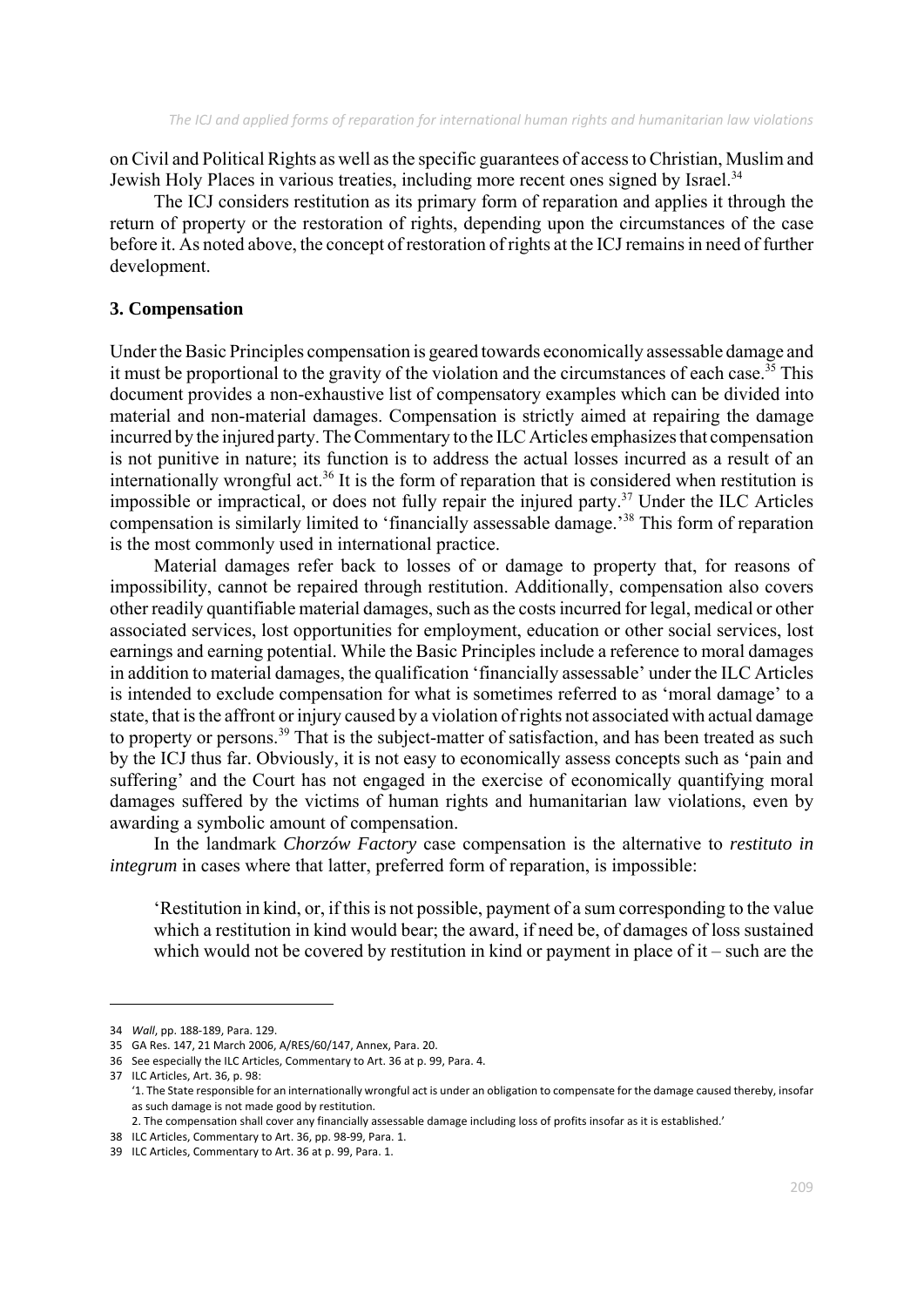principles which should serve to determine the amount of compensation due for an act contrary to international law.'40

In dealing with compensation in the context of war crimes and human rights violations, the Court has generally emphasized material damages and usually as an alternative to restitution. For instance, in the *Wall* advisory opinion, the Court stated that if the return of land, orchards, businesses and agricultural land taken by Israel as a result of the construction of the wall in the occupied Palestinian territory was no longer possible, then 'Israel has the obligation to compensate the persons in question for the damages suffered.<sup>'41</sup>

In addition to the return of property or recompense for its loss, the Court also viewed Israel's obligation to compensate 'all natural or legal persons having suffered any form of material damage as a result of the wall's construction.'42 That finding provides possibilities for both natural and legal persons who suffered material losses.<sup>43</sup> Apart from compensating property loss, which the Court already explicitly identified as a remedy, material damages encompass any other readily quantifiable expenses or detriments incurred, such as medical expenses, lost wages, and lost business opportunities.<sup>44</sup> In contrast, the Court made no provisions for the more difficult calculation of non-material damages, which would include pain and suffering, humiliation, mental anguish and the like.<sup>45</sup> Thus, while opening the door broadly to potential compensation to natural and legal persons for material damages, the Court also restricted the scope of reparations by omitting compensation for moral damages.

## *3.1. Implications of the causation requirement for purposes of compensation*

The *Application of the Genocide Convention* case provides some guidance concerning the requisite causation element for obtaining monetary compensation in the context of mass atrocities in general, and genocide in particular. The Court rejected a compensation claim brought by Bosnia against Serbia for its role in the genocide during the conflict in the break-up of the former Yugoslavia.46 The Court concluded that Serbia was not directly responsible for the atrocities in Srebrenica, although it failed in its international obligation to prevent genocide.<sup>47</sup> In determining the appropriate reparation in this case the Court, as is customary, looked first at the possibility of restitution and, since that was impossible, moved on to compensation.<sup>48</sup>

In further examining the applicability of compensation, the Court identified the relevant question as 'whether there is a sufficiently direct and certain causal nexus between the wrongful act, the Respondent's breach of the obligation to prevent genocide, and the injury suffered by the Applicant, consisting of all damage of any type, material or moral, caused by the acts of genocide.'49 Simply put, the Court required a 'sufficient degree of certainty' that the genocide would

<sup>40</sup> *Chorzów Factory* case, Merits, Judgment No. 13, 13 September 1928, P.C.I.J. Series A No. 13, 17, p. 47.

<sup>41</sup> *Wall*, ICJ Reports 2004, pp. 198, Para. 152.

<sup>42</sup> Ibid., Para. 153.

<sup>43</sup> The United Nations Register of Damage Caused by the Construction of the Wall in the Occupied Palestinian Territory (UNRoD) was established in accordance with General Assembly resolution A/RES/ES‐10/17 of January 2007. UNRoD is not a compensation commission, claims-resolution facility, judicial or quasi-judicial body. For more information see: <http://www.unrod.org>.

<sup>44</sup> ILC Articles, Commentary to Art. 36, p. 102, Para. 19.

<sup>45</sup> Ibid.

<sup>46</sup> Case Concerning the Application of the Convention on the Prevention and Punishment of the Crime of Genocide (Bosnia and Herzeqovina *v. Serbia and Montenegro*), (Judgment) ICJ Reports 2007, p. 165, Paras. 461‐62 (*Application of the Genocide Convention* case).

<sup>47</sup> Ibid., p. 157, Para. 438.

<sup>48</sup> Ibid., p. 164, Para. 460. 49 Ibid., p. 165, Para. 462.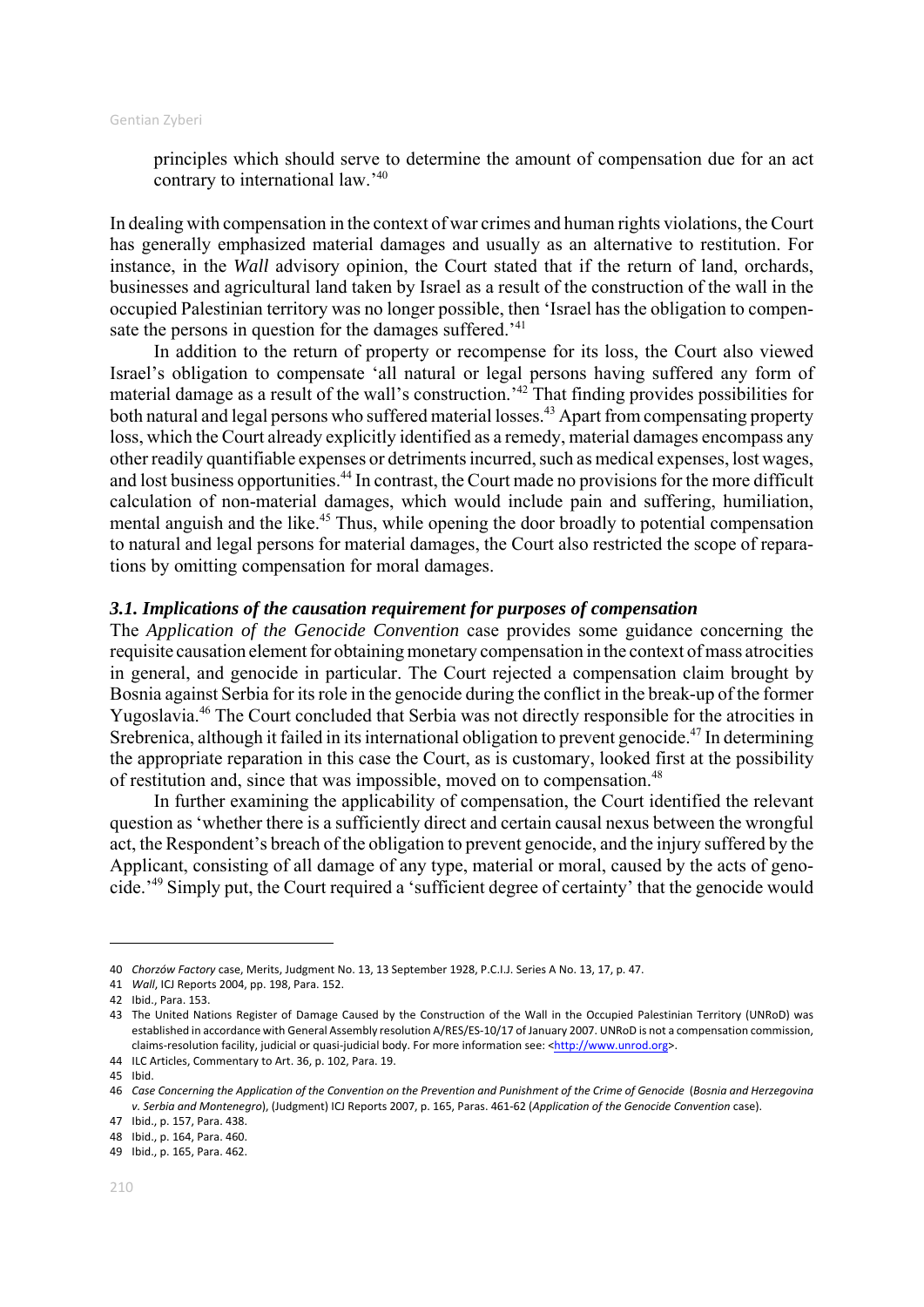*not* have occurred if Serbia complied with its obligation to prevent genocide.<sup>50</sup> The Court ultimately held that there was an insufficient causal nexus between Serbia's duty to prevent genocide and the actual injuries suffered.<sup>51</sup> Although Serbia's failure to prevent genocide could be considered a significant contributing factor to the injuries suffered, the Court requires a direct causal link between the violation and the injury before awarding financial compensation for material and moral damages.

The approach adopted by the ICJ in the *Bosnia-Genocide* case regarding reparation for Serbia's failure to prevent genocide indicates that, at least in respect of positive obligations, reparation is to be assessed against the injury caused by the conduct taken as a whole.<sup>52</sup> Compensation for the Court requires sufficient proof that the unlawful act or acts would not have occurred except for the responsible party's involvement.<sup>53</sup> That might as well mean that, due to the high threshold which is applicable, in many cases no compensation would be possible through the ICJ for international law violations falling under the obligation to prevent internationally recognized crimes such as genocide, war crimes and crimes against humanity.

## **4. Satisfaction**

Satisfaction under the Basic Principles is defined through a list of non-exhaustive measures that have a broad scope. That list includes six sub-categories: the cessation of continuing violations, truth and justice measures, proper searches and reburials for disappeared and the deceased, apology and acknowledgement, commemorations and tributes, and educational and training materials.54 The measures are generally geared towards state responsibility to amend violations in ways unaddressed by classic forms of restitution and compensation. On the one hand, measures of satisfaction can narrow available relief, and, on the other, can offer broad and transformative measures. In the ILC Articles, the concept of satisfaction is also broad and captures remedies that attempt to repair the injured party 'insofar as it cannot be made good by restitution or compensation.'55 Satisfaction may consist of an acknowledgement of the breach, an expression of regret, a formal apology or another appropriate modality.<sup>56</sup> In the context of reparations for human rights and international humanitarian law violations the Court has generally limited its modalities of satisfaction to the acknowledgment of wrongdoing in an operative paragraph of the judgment itself.

#### *4.1. Acknowledgment of wrongdoing*

Satisfaction is one of the first forms of reparation used by the ICJ.<sup>57</sup> While rejecting compensation as a suitable form of reparation in the *Application of the Genocide Convention* case, the Court acknowledged that Bosnia was 'entitled to reparation in the form of satisfaction.'58 Thus,

<sup>50</sup> Ibid.

<sup>51</sup> Ibid.

<sup>52</sup> See McCarthy, supra note 1, p. 287.

<sup>53</sup> For a detailed discussion of the causation element see McCarthy, supra note 1, pp. 291-298.

<sup>54</sup> GA Res. 147, 21 March 2006, A/RES/60/147, Annex, Para. 22.

<sup>55</sup> ILC Articles, Art. 37, p. 105, especially Para.1:

<sup>&#</sup>x27;1. The State responsible for an internationally wrongful act is under an obligation to give satisfaction for the injury caused by that *act insofar as it cannot be made good by restitution or compensation.*

<sup>2.</sup> Satisfaction may consist in an acknowledgement of the breach, an expression of regret, a formal apology or another appropriate modality. 3. Satisfaction shall not be out of proportion to the injury and may not take a form humiliating to the responsible State.' (emphasis added) 56 ILC Articles, Art. 37(2).

<sup>57</sup> *Corfu Channel (United Kingdom of Great Britain and Northern Ireland v. Albania)*, (Merits), ICJ Reports 1949, p. 36.

<sup>58</sup> *Application of the Genocide Convention*, ICJ Reports 2007, pp. 165‐166, Paras. 462‐33.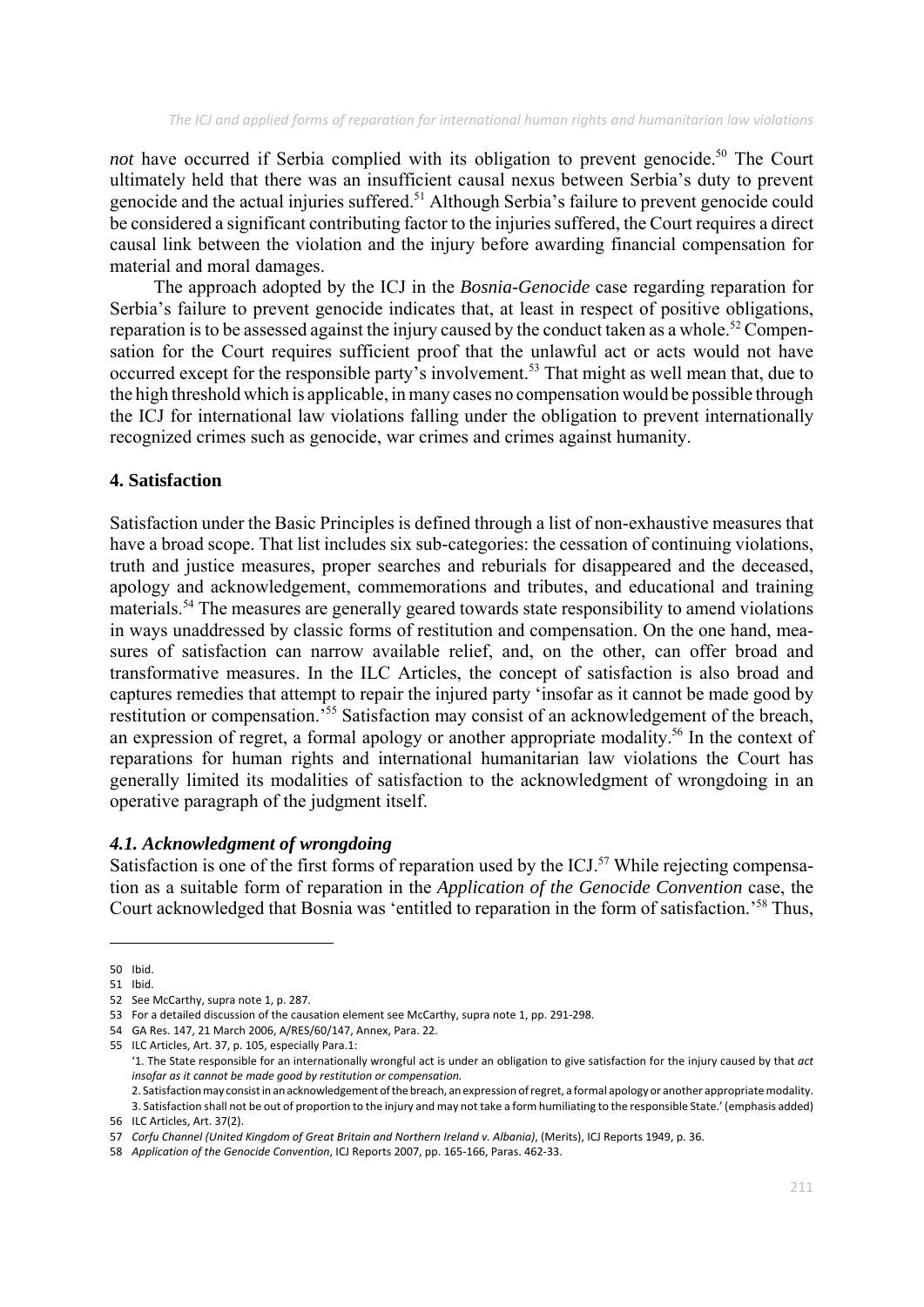the Court included an operative paragraph in the judgment stating that Serbia had failed to comply with its obligations under the Genocide Convention.<sup>59</sup> An acknowledgement of wrongdoing was deemed appropriate when Serbia's violation consisted of failing to take reasonable measures to prevent genocide rather than direct participation in the crime of genocide. While the Court has explicitly listed in its operative paragraphs the violations of international human rights and humanitarian law, $60$  satisfaction as a form of reparation is used sparingly.

An acknowledgement of wrongdoing in a decision that is already designed to adjudicate and declare the occurrence or not of international law violations would seem of little value as a form of reparation, if looked at from a strictly material perspective. However, the value of such a form of reparation cannot be underestimated when considering that part of the role of the Court is to strengthen the rule of law at an international level. States are sensitive about their image and perception by others, so they would try to avoid being tagged as a violator. The use of satisfaction as reparation by the ICJ seems limited to circumstances involving a violation of international law which is considered to be of such a nature and gravity that it amounts to an affront or a violation of a state's sovereignty, without, however, involving material damage. As the ILC commentary itself notes, these injuries are frequently of a symbolic character, arising from the very fact of the breach of the obligation, irrespective of its material consequences for the state concerned.<sup>61</sup>

#### *4.2. Cessation of ongoing violations*

Under the Basic Principles the cessation of ongoing violations is listed as a form of satisfaction, while under the ILC Articles it is considered to be an independent legal obligation.<sup>62</sup> In cases of ongoing violations the cessation of the wrongful act is a necessary precursor to making reparations. The ICJ has used the cessation of ongoing violations mainly in incidental proceedings on provisional measures, but also in other decisions.63 Several applicant states have asked the Court to indicate as provisional measures that the respondent state cease and desist from violating their sovereignty and from harming their population and their property. In a number of orders on provisional measures the Court has ordered one or both parties to cease ongoing violations, to take the necessary steps for preventing certain violations, or to refrain from taking any steps which would aggravate the situation.<sup>64</sup> Using a positive obligations language, in the *Armed Activities* case the Court indicated that 'Both Parties must, forthwith, take all measures necessary to ensure full respect within the zone of conflict for fundamental human rights and for the applicable provisions of humanitarian law.'65 A similar language, aimed at protecting persons, groups of persons or institutions, was employed in the *Georgia v. Russian Federation* case.<sup>66</sup> In discussing Israel's obligations to repair the harm caused by the violations of its international legal

<sup>59</sup> Ibid., Para. 463.

<sup>60</sup> *Nicaragua* case, (Merits), ICJ Reports 1986, pp. 146‐150, Para. 292, *Wall*, ICJ Reports 2004, pp. 201‐202, Para. 163; *Armed Activities* case, ICJ Reports 2005, pp. 279‐283, Para. 345; *Application of the Genocide Convention* case, ICJ Reports 2007, Para. 471.

<sup>61</sup> ILC Articles, Commentary to Art. 37, p. 106, Para. 3.

<sup>62</sup> ILC Articles, p. 88, Art. 30.

<sup>63</sup> *Nicaragua* case, (Merits) ICJ Reports 1986, p. 149, Para. 292 (12); *Wall*, (*Advisory Opinion*), ICJ Reports 2004, p. 201, Para. 163(3)(B).

<sup>64</sup> See *inter alia* the *Nicaragua* case, (Order on Provisional Measures), ICJ Reports 1984, p. 187, Para. 41; *Application of the Genocide Convention* case, (Order on Provisional Measures), ICJ Reports 1993, p. 24, Para. 52 and p. 349, Para. 61; *Armed Activities* case, (Order on Provisional Measures), ICJ Reports 2000, p. 129, Para. 47; *Case Concerning Application of the International Convention on the Elimination of All Forms of Racial Discrimination* (*Georgia v. Russian Federation*), (Order on Provisional Measures), ICJ Reports 2008, pp. 398‐399, Para. 149(A) and (B). For a more detailed discussion on provisional measures see *inter alia* G. Zyberi, 'Provisional Measures of the International Court of Justice in Armed Conflict Situations', 2010 *Leiden Journal of International Law* 23, no. 3, pp. 577 and 584.

<sup>65</sup> *Armed Activities* case, (Order on Provisional Measures), ICJ Reports 2000, p. 129, Para. 47(3).

<sup>66</sup> Case Concerning Application of the International Convention on the Elimination of All Forms of Racial Discrimination (Georgia v. Russian *Federation*), (Order on Provisional Measures), ICJ Reports 2008, pp. 398‐399, Para. 149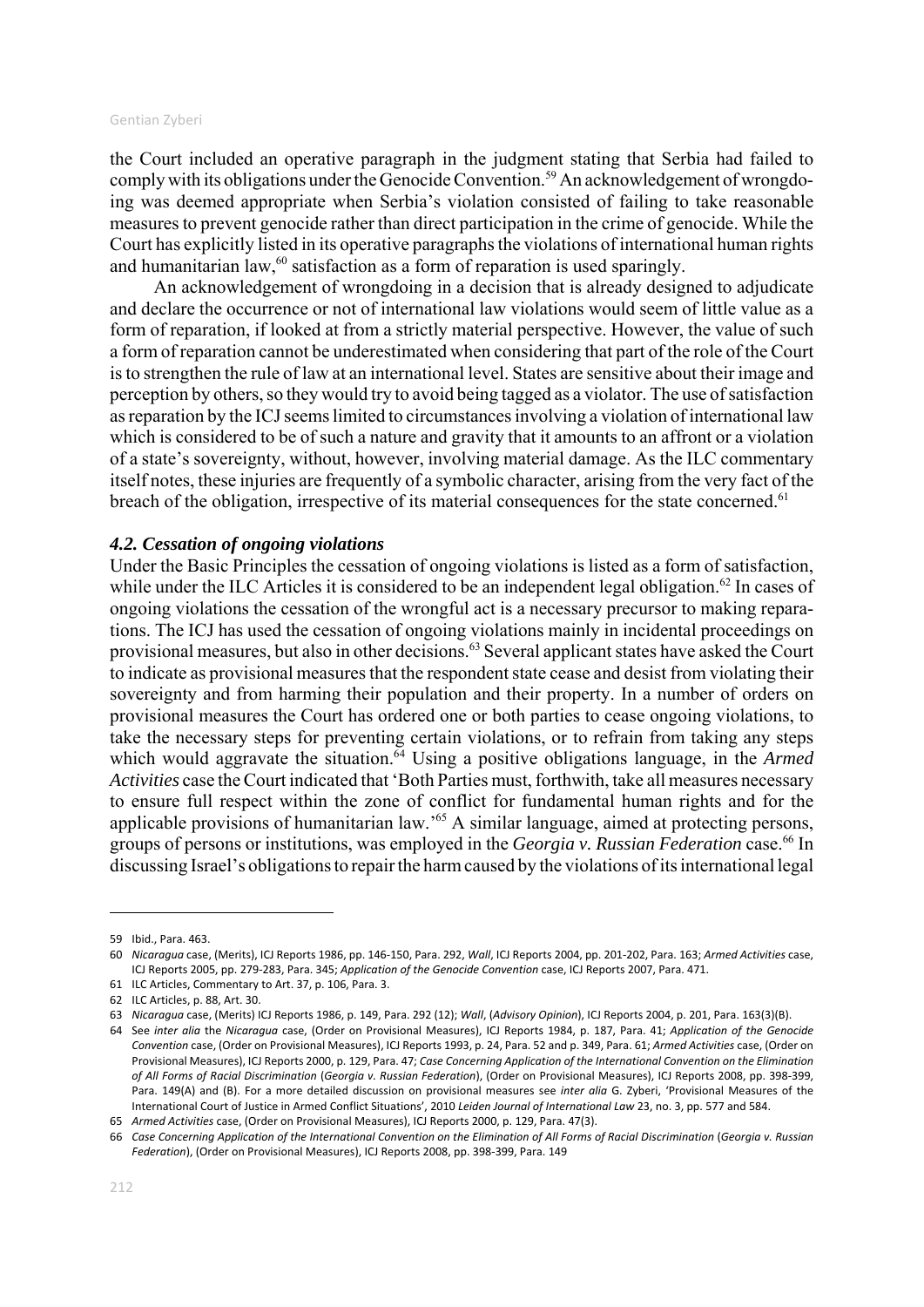obligations, the Court first stated that Israel was obliged to cease forthwith the construction of the wall and dismantle the structure. $67$ 

Cessation as restitution in the form of the restoration of fundamental rights and the cessation of ongoing violations as a separate form of reparations seem in fact to be two sides of the same coin. Thus, in the *Tehran Hostages* case releasing the US consular staff from unlawful detention could be considered as restitution in the form of the restoration of rights. However, the same action may also be viewed as the cessation of an ongoing violation of Iran's treaty obligations under the Vienna Convention on Diplomatic Relations. The ILC Articles note that 'the question of cessation often arises in close connection with that of reparation, particularly restitution. The result of cessation may be indistinguishable from restitution, for example in cases involving the freeing of hostages or the return of objects or premises seized.'68 However, the ILC Articles' Commentary notes that the distinguishing element is that restitution is driven by proportionality, whereas compliance with legal obligations may require a party to exceed it past actions, rather than simply reverting to them.<sup>69</sup> Interestingly, all forms of reparation in the Basic Principles are driven by proportionality, which would qualify the cessation of ongoing violations as a modality of satisfaction.<sup>70</sup> Although the Court has still to clarify the precise nature and preferably also the classification of these remedies, it has made ample use of the obligation to cease ongoing violations, including those that would prevent the violation of or restore individual rights.

The cessation of ongoing violations covers a large array of international legal obligations incumbent upon a state. Thus, with respect to the obligation to punish under the Genocide Convention, the Court emphasized that Serbia had a continuing obligation under the Genocide Convention to punish those responsible for genocide, which would include transferring Ratko Mladić to the International Criminal Tribunal for the former Yugoslavia (ICTY) to stand trial.<sup>71</sup> A declaration to that effect was deemed by the Court to constitute appropriate satisfaction, suggesting that it also falls under the rubric of the cessation of an ongoing violation, namely the failure to bring Mladić to justice. Additionally, that specific form of cessation also involves bringing perpetrators to justice, itself a recognized form of satisfaction under the Basic Principles and Guidelines. It is argued that the obligation to bring perpetrators to justice is inherent in a state's obligation to make reparations for an internationally wrongful act.<sup>72</sup> The frequent use of cessation by the ICJ in its decisions demonstrates the prominent impact that this form of reparation generally has in the process of restoring the rights of states or individuals affected by serious violations of human rights and humanitarian law.

#### **5. Guarantees of non-repetition**

Guarantees of non-repetition are a separate form of reparation under the Basic Principles, whereas the ILC Articles consider cessation and assurances and guarantees of non-repetition

<sup>67</sup> *Wall*, ICJ Reports 2004, p. 197, Para. 149.

<sup>68</sup> ILC Articles, Commentary to Art. 30, p. 89, Para. 7.

<sup>69</sup> Ibid.

<sup>70</sup> Basic Principles and Guidelines on the Right to a Remedy and Reparations for Violations of International Human Rights Law and Serious *Violations of International Humanitarian Law*, GA Res. 147, 21 March 2006, A/RES/60/147; 13 IHRR 907 (2006), Annex, Para. 8.

<sup>71</sup> *Application of the Genocide Convention*, (Judgment), ICJ Reports 2007, p. 166, Para. 465 and pp. 169‐170, Para. 471(6) and (8).

<sup>72</sup> For a discussion of this issue see *inter alia* T. Ingadottir, 'The ICJ *Armed Activity Case* – Reflections on States' Obligation to Investigate and Prosecute Individuals for Serious Human Rights Violations and Grave Breaches of the Geneva Conventions', 2010 *Nordic Journal of International Law* 78, pp. 581–598.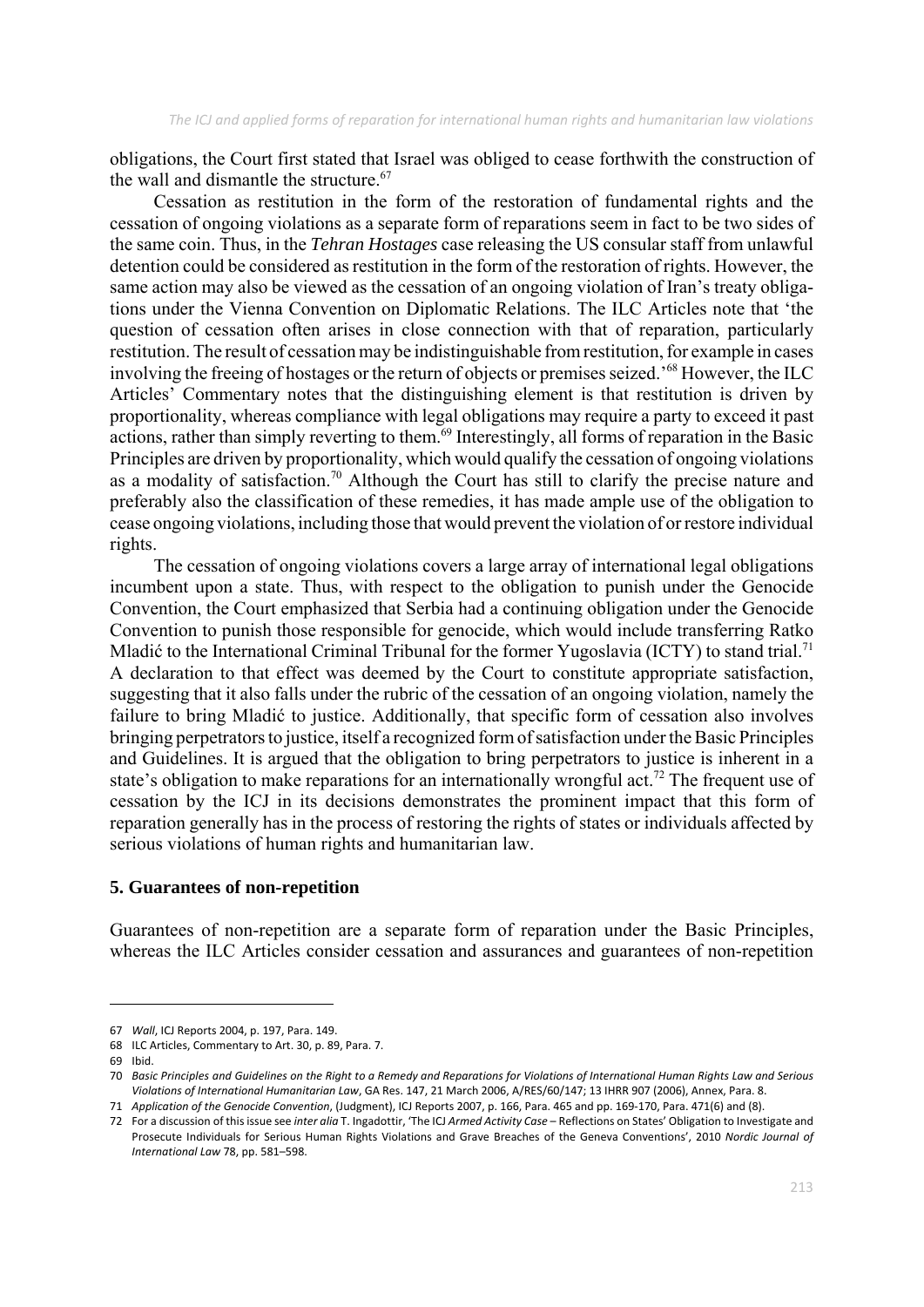jointly as aspects of the restoration and repair of the legal relationship affected by the breach.<sup>73</sup> The ILC Articles' Commentary notes that cessation is the negative aspect of future performance, concerned with securing an end to continuing wrongful conduct, whereas assurances and guarantees of non-repetition serve a preventive function and may be described as a positive reinforcement of future performance.<sup>74</sup> Perhaps the main reason for the differences between these two documents is that the ILC Articles discussed state responsibility in much broader terms than strictly remedial, in contrast to the Basic Principles' main focus on redress. Certainly, it is important that states have confidence that the violations and harm suffered will not reoccur. Each of the measures listed under guarantees of non-repetition under the Basic Principles is geared towards state responsibility to prevent future violations through proper training and education of civilians, military and law enforcement,<sup>75</sup> ensuring protection for social service providers,<sup>76</sup> and legal reform to ensure compliance with requisite international standards, $77$  including strengthening the judiciary,<sup>78</sup> and working towards the prevention and resolution of social conflicts.<sup>79</sup> Such measures are intended to be implemented by the relevant state organs.

In the *Application of the Genocide Convention* case, the Court also addressed the concept of non-repetition alongside the issue of reparations, although, like cessation obligations, it is considered an independent legal obligation under the ILC Articles.<sup>80</sup> The Court did not consider it appropriate to impose an obligation in the form of assurances of non-repetition upon Serbia based on the circumstances of the case.81 In the *Armed Activities* case the Court stated that if a state assumes an obligation in an international agreement to respect the sovereignty and territorial integrity of the other States Parties to that agreement (an obligation which also exists under general international law) and a commitment to cooperate with them in order to fulfil such an obligation, this expresses a clear legally binding undertaking that it will not repeat any wrongful acts.<sup>82</sup> Evidently, guarantees of non-repetition are most appropriate when there is a sufficient likelihood of continuing violations.

## **6. Forms of reparation through the lens of the International Court of Justice**

It should be noted that only in one case thus far has the Court assessed the amount of compensation due for an internationally wrongful act.<sup>83</sup> In that case the Court requested from a commission of experts an evaluation of the damage sustained in order to assess the amount of compensation to be paid. Coincidentally, that has also been the only case where the Court has made use of this possibility under Article 50 of its Statute.<sup>84</sup> The Court gives the parties to a dispute the possibility to negotiate the amount of reparations, reserving the right to fix that amount itself only if the parties fail to agree. Besides reparations owed to states, the ICJ's decisions in the *Wall* advisory

<sup>73</sup> ILC Articles, Art. 30, p. 88.

<sup>74</sup> ILC Articles Commentary, Art. 30, p. 88, Para. 1.

<sup>75</sup> GA Res. 147, 21 March 2006, A/RES/60/147, Annex, Para. 23(a), (b), (e).

<sup>76</sup> GA Res. 147, 21 March 2006, A/RES/60/147, Annex, Para. 23(d).

<sup>77</sup> GA Res. 147, 21 March 2006, A/RES/60/147, Annex, Para. 23(f).

<sup>78</sup> GA Res. 147, 21 March 2006, A/RES/60/147, Annex, Para. 23(c).

<sup>79</sup> GA Res. 147, 21 March 2006, A/RES/60/147, Annex, Para. 23 (g).

<sup>80</sup> ILC Articles, Art. 30, p. 88.

<sup>81</sup> *Application of the Genocide Convention* case, (Judgment), ICJ Reports 2007, p. 166‐67, Para. 466 and p. 170, Para. 471(9).

<sup>82</sup> *Armed Activities* case, ICJ Reports 2005, p. 256, Para. 257.

<sup>83</sup> *Corfu Channel* (*United Kingdom of Great Britain and Northern Ireland v. Albania)* (Assessment ofthe Amount of Compensation) ICJ Reports 1949, p. 244.

<sup>84</sup> Art. 50 of the ICJ Statute reads: 'The Court may, at any time, entrust any individual, body, bureau, commission, or other organization that it may select, with the task of carrying out an enquiry or giving an expert opinion.'